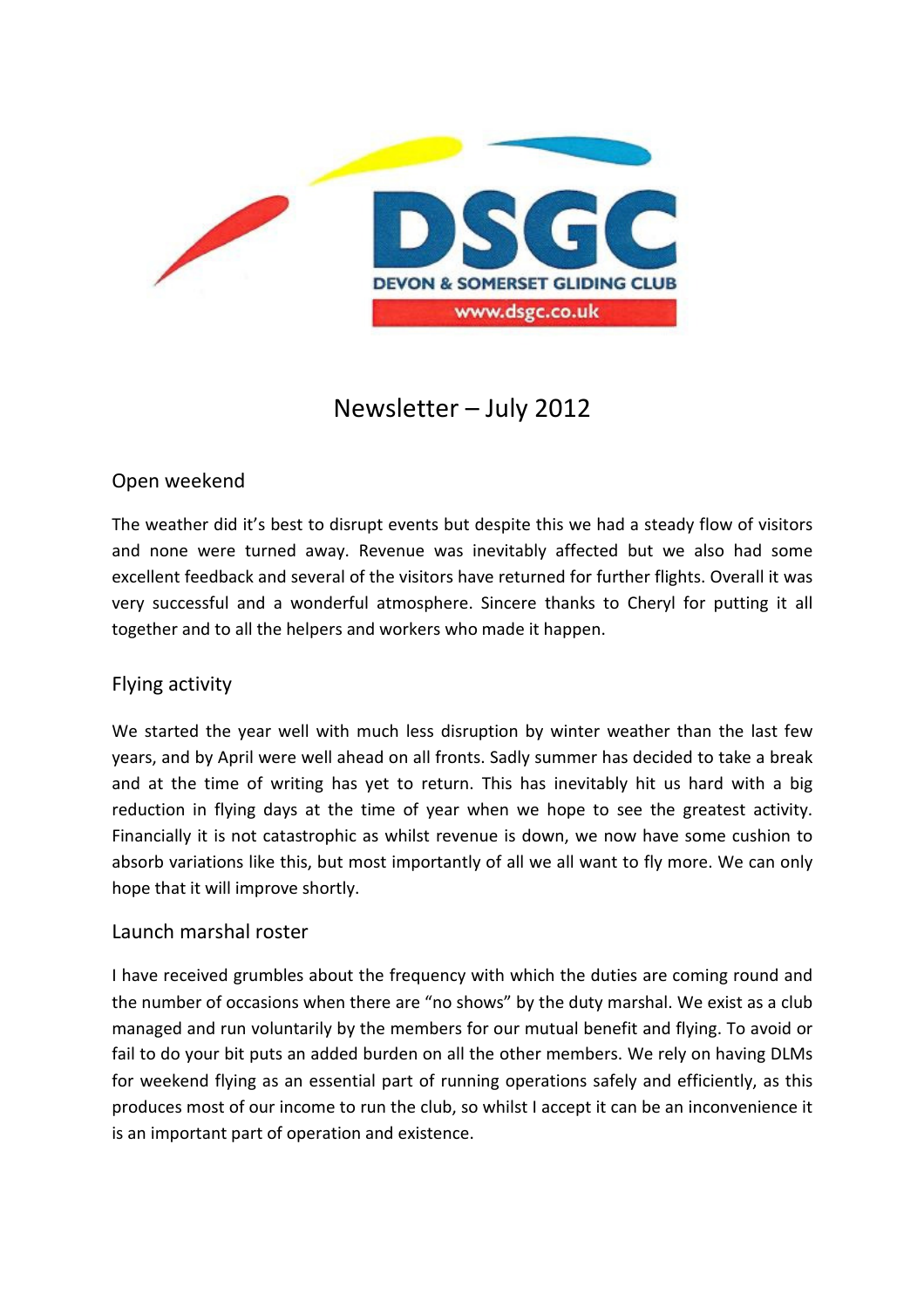I found upon looking into this that less than half of solo pilots were on the DLM roster. The management committee agreed unanimously that ALL pilots who fly P1 must be on either the instructor or DLM roster. I have been very impressed and grateful that all of the "absentee" P1 members who I have approached have understood the situation and have responded willingly and positively.

Wendy Willis-Fleming has posted notices requesting preferences for day and time from all P1s not currently rostered, and if none is expressed duties will be allocated by the Dutyman system. If everyone does their bit, duties will come round much less frequently, it is only half a day and if you organise it you can still fly. If "no shows" without good reason persist as a problem then we will have to consider re-rostering for the missed duty. I hope that will not be necessary.

#### Bats

A reminder that over the weekend of  $21<sup>st</sup>$  July that (subject to weather) at dusk and dawn a bat survey will be carried out along the public footpath on the field as part of a larger project, so if staying on site be aware of (more) unusual nocturnal activity than normal.

## Secretary and treasurer

John Sillett and Peter Field have both advised that they intend to stand down at the AGM in December. Both have done sterling service and work for the club. If anyone feels that they might be able to take on one of these challenging but rewarding tasks please feel free to discuss with the incumbents or me. The appointment will of course rest with the membership at the AGM but by announcing this now the time available can be gainfully used and provide a more measured process than in the short period after nominations are sought before the meeting. For my part, my present intention is to offer to stand for a further year as I would like to make progress on the field levelling and plans for the clubhouse before standing down. That is also of course a decision for all the membership.

## **Showers**

Andrew Muggleston is still working away on this ably assisted by Henry and they are doing a super job. Continuing thanks are due to them and to others who have contributed.

## Vehicle hangar

Once the shower works are complete the old corrugated vertical cladding will be replaced on the west elevation as will the lower lean-to extension and porch roofs to match the remainder of the building. The doors and window to the workshop will be renewed with white upvc and the last job will be some tidying up and decoration to the rendered wall and outside area. This will complete the refurbishment and weather proofing of this building, which started some while ago and which should now stand us in good stead for many years.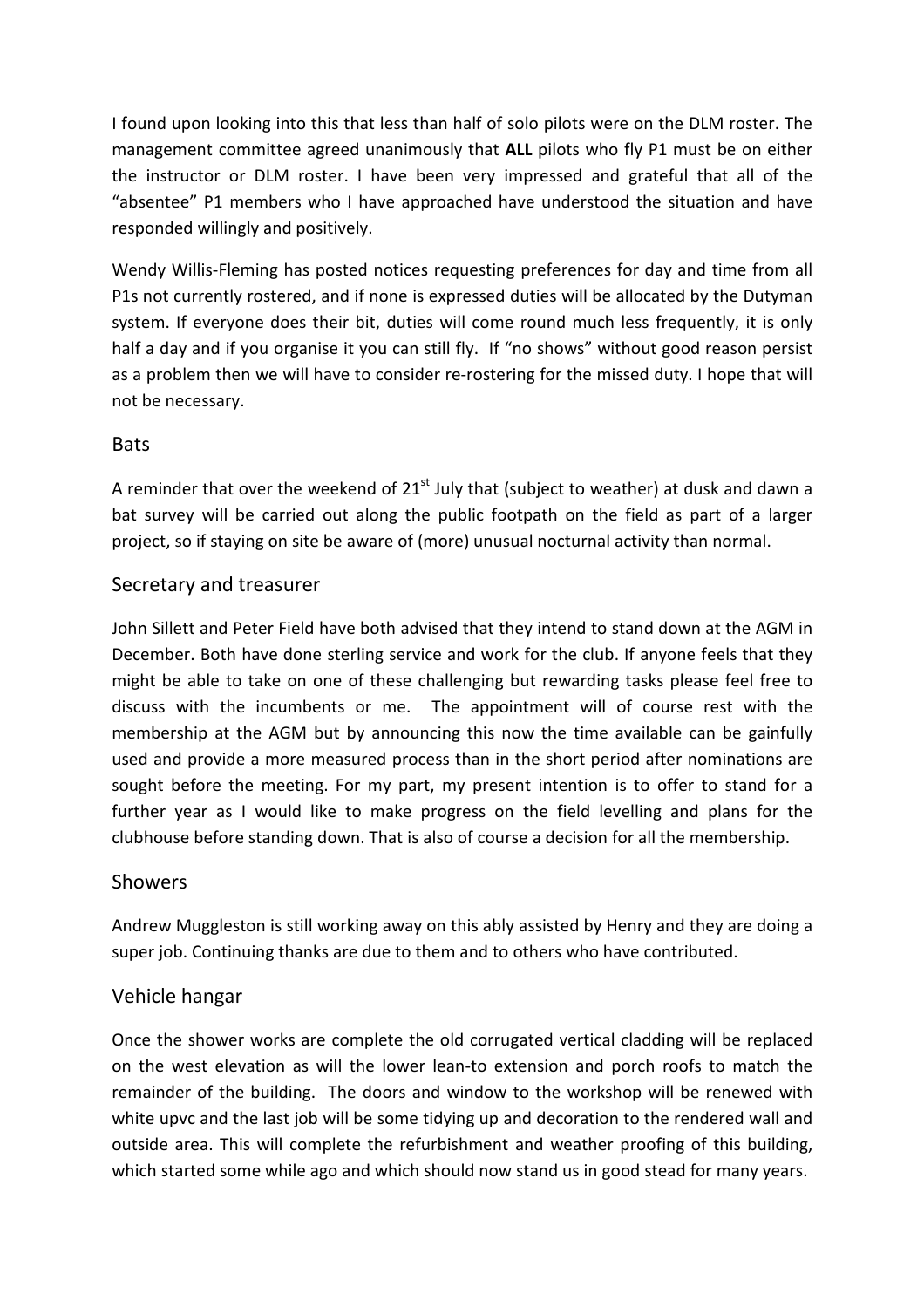## Future planning

I promised some while ago to look at how the club might develop in the future. Inevitably this must include how to renew or replace the clubhouse when the time comes for that. If we are positive about the future of the club and gliding at North Hill then we should have the courage of our convictions and move forward with what we have and offer existing and potential new members. I am aware that this has provoked some controversy so I would like to clarify what I am trying to achieve.

I do not have a driving ambition to rush into building a new clubhouse, but I do believe that we should have a clear idea of how and where we will do so, and possibly even the relevant permissions in place so that should it be forced upon us at short notice we can react swiftly. The present structure is undeniably in distress and has a finite life, whether that is one, two, or five years is impossible to predict, but my view is that it is less than 10 years, maybe significantly so. It has done well for what was built and sold as a temporary prefabricated building many years ago and to expect it to continue indefinitely is to deny the obvious symptoms and facts. The trigger could be storm or water damage, given that all the fixings and structure are progressively diminishing in strength, or it could simply be provoked by increasing maintenance costs on a decaying asset. We are already seeing evidence of the latter.

The existing clubhouse has served us well and is the hub of our social activity and makes a huge contribution to the life, existence and vitality of the club. It would leave a huge hole incapable of being filled by temporary cabins, so I believe that it is vital to retain the present facility until a replacement is available if we possibly can. Equally major refurbishment of the existing structure would be very disruptive, probably more expensive than re-build in the long term, and deliver an inferior end product. I don't think that we either need, or can afford, a significantly more elaborate or extravagant building, something similar in size to what we have with an improved and more efficient layout, arrangement, and services with lower energy demands will serve the club well for the future.

The building could be renewed in its present location, and in planning terms this has some advantages, but the obvious problem is what we do for 6-9 months or so during the building process. Temporary cabins are possible but they do not come cheaply, we would have no long term benefit for the considerable costs of hiring setting up and service connections, neither would they suit our use and activities.

My present thinking is that a replacement building should be positioned alongside the existing clubhouse where the Motor Falke store is, so that the existing clubhouse can be retained until the replacement is ready for use. The new location will be convenient for the main hangar, the vehicle hangar, and we can improve the layout, parking and external areas when the building work is complete. The existing water, electricity and drain connections can be utilised to save the cost of rearranging or renewing these. It would be equally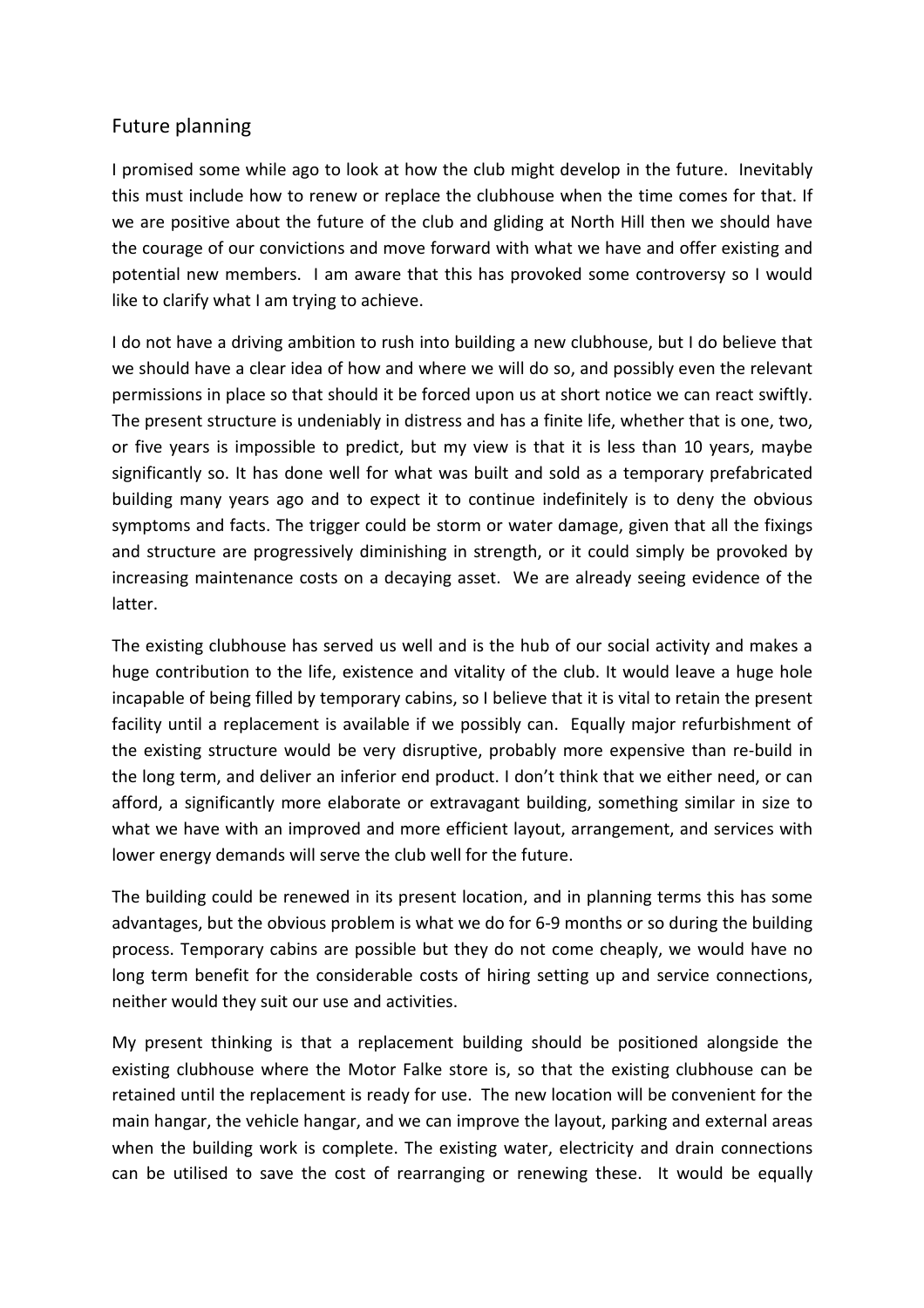convenient for the caravans. It would not impinge upon flying or club activity during the build process and would deliver a low maintenance building at meet the aspirations I outlined above.

It would obviously necessitate relocation of the Falke building and I am endeavouring to discuss and explore this with the syndicate and I hope that a mutually acceptable solution can be found in principle.

Should that be achieved then it is my intention to produce preliminary plans for a scheme (at no cost to the club) which will I will put to the committee for consideration, and if they support it, I would wish for it to be tabled for discussion and input from all the membership. Should it advance sufficiently thereafter I believe it should then go to a General Meeting (annual or other) for the purpose of embracing the concept as the way forward for the club. If it is accepted then the question which flows from that is clearly when, but at least we then have a clear ambition and a path to follow. I say again that this will not be a decision which I will be taking, it is one for the whole club, and in a perfect world one which it would be nice to see everyone fully joined up with and committed to. I will keep you posted on developments and am happy to discuss this, provided you let me fly occasionally!

## The field

We experimented with a large vibrating road roller to see if this would tame some of the more vicious bumps. Sadly the North Hill geology has proven to be too much of a task even for the 72 tonne effective weight of the roller. I am now discussing with contractors a method involving some filling, followed by stone burying and re-seeding, within the constraints imposed upon us by the archaeological interests. This is ongoing and is dependent upon an adequate source of suitable soil for seeding. It would be a trial exercise on a modest area in the first instance. I hope to have some costs for the committee to consider shortly. I will keep you posted.

## Instructor training

Congratulations to Jimbob AKA James Hood and Matt Wright who have both achieved basic instructor rating. Thanks are due to the instructors who steered them through the training process.

# Glider store/hangar

Another project which has been mooted in the past but not moved forward. In an attempt to either do or abandon it I am investigating this. Many clubs have done this very successfully with gliders being used more often, and ultimately to the benefit of the club and club funds and assets. I am looking at the possibility of a long low building under the trees at the east end of the field with an obstacle to prevent gliders being towed directly out